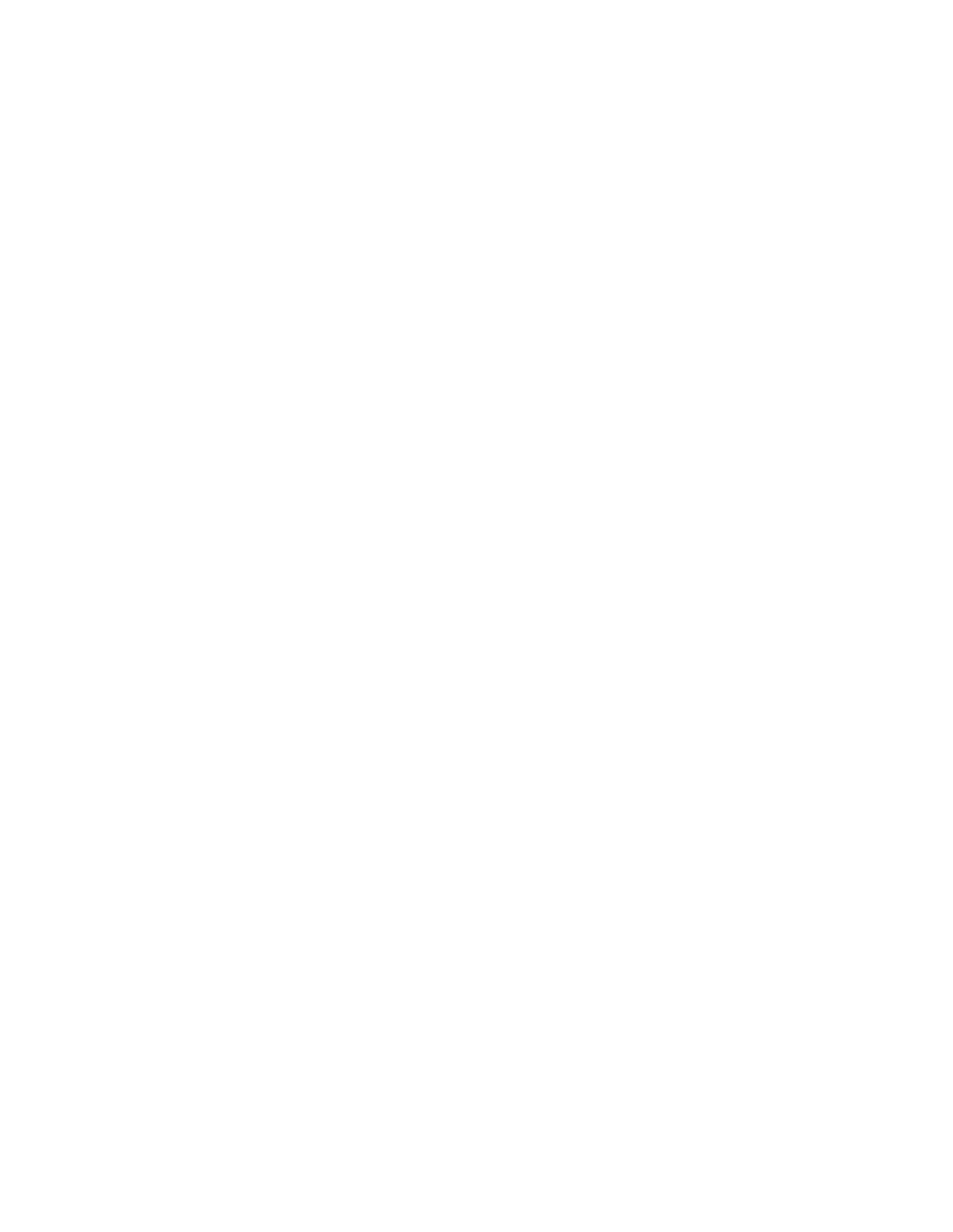The 35th Fighter Wing is the vital link at a base combining elements of four US services and Japan's air self-defense forces.

## Misawa's Weasels

*Four of the 35th Fighter Wing's F-16s soar above the volcanic crater lake Toya, part of the Shikotsu-Toya National Park on the northern Japanese island of Hokkaido. The snowcapped extinct volcano Yotei-zan rises in the distance.*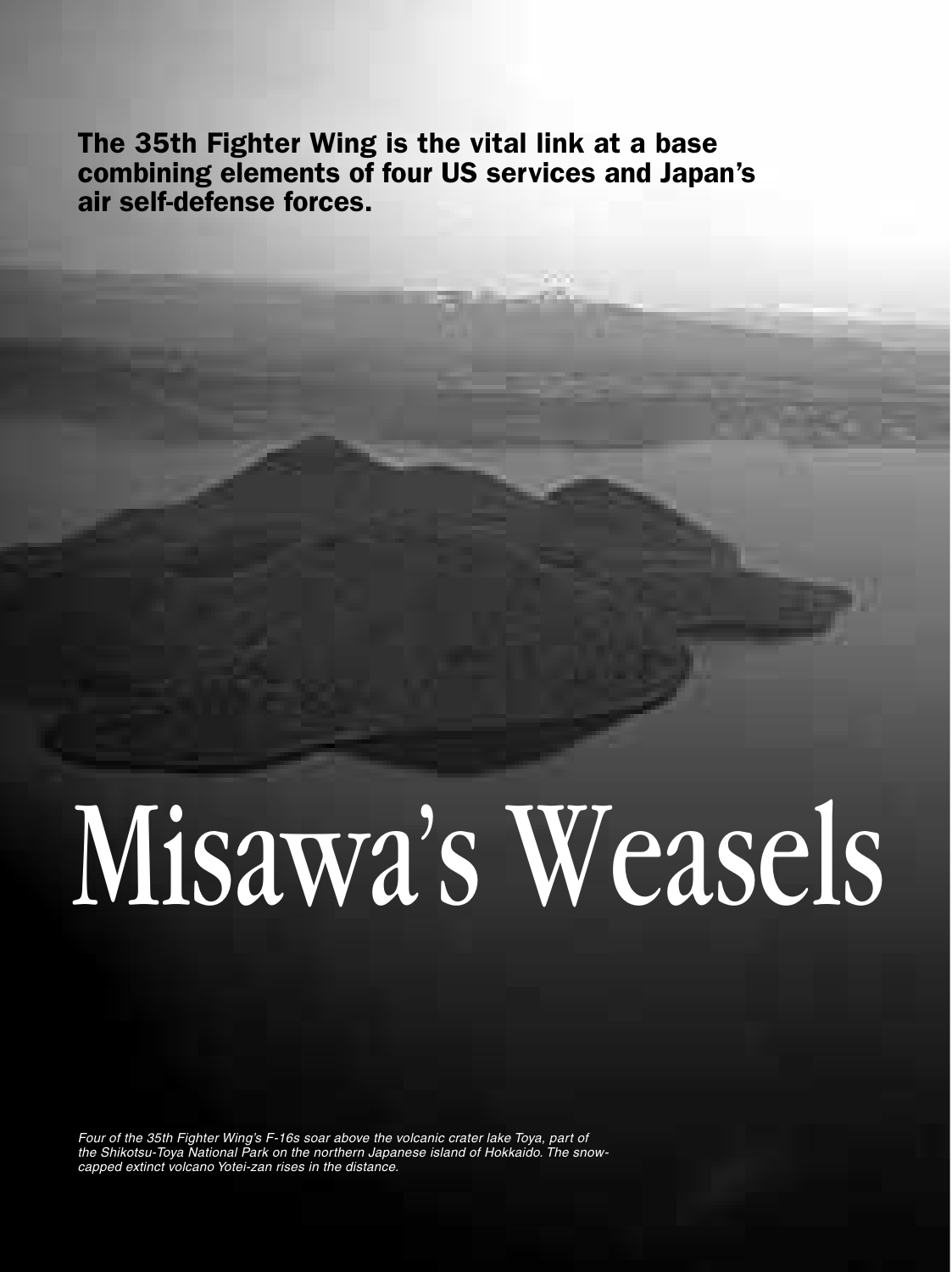Photography by Guy Aceto, Art Director, and Paul Kennedy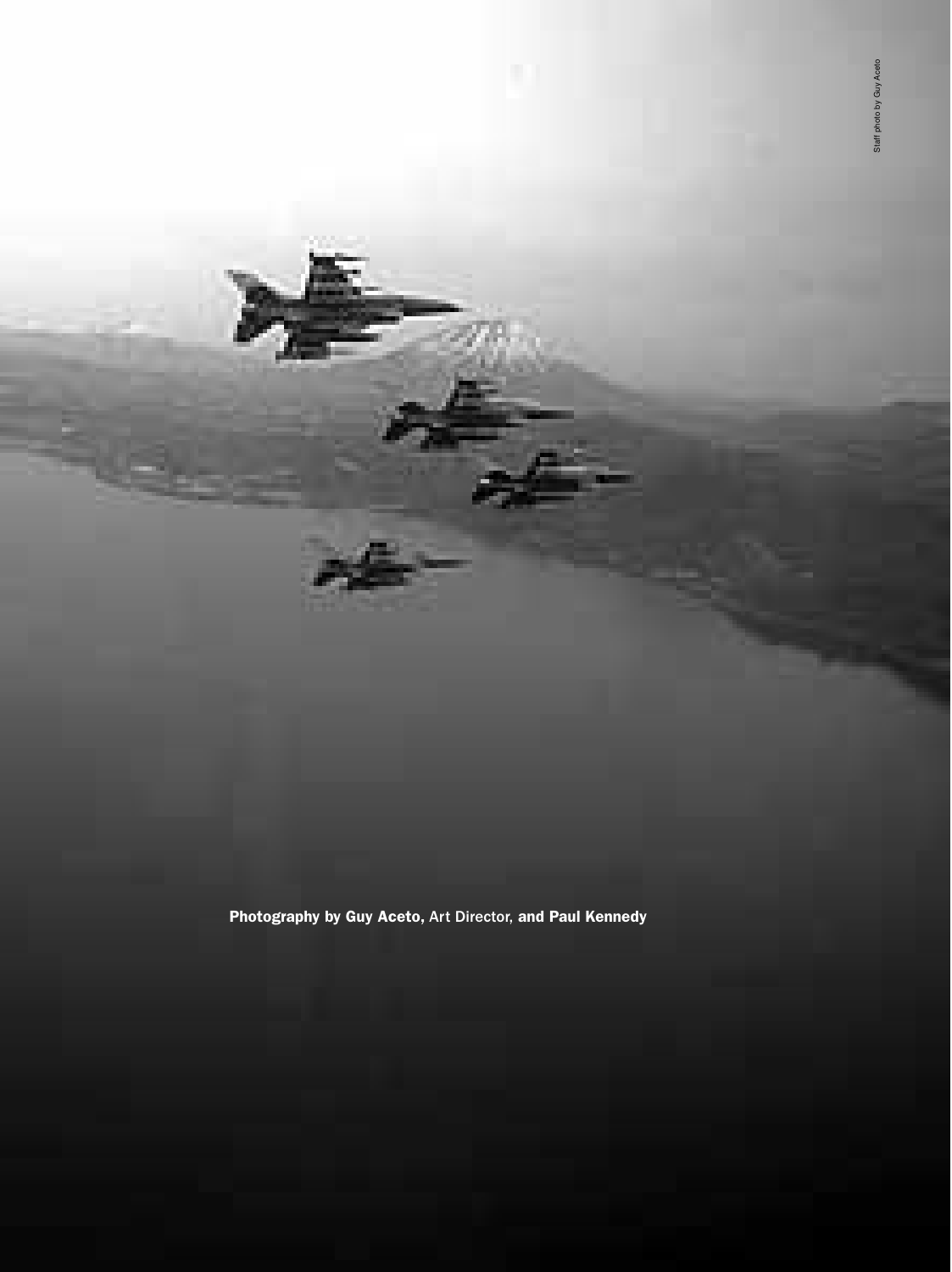

*Located along the northern edge of the Japanese island of Honshu, Misawa AB is home to more than 3,000 members of the Japan Air Self-Defense Force and members of each branch of the US military, with USAF's 35th Fighter Wing as host unit. It's a mix that makes Misawa the only combined-service installation in the western Pacific and an important air base on the Asian rim.*

*The wing has been integral to the effort to develop the weapons and tactics that are part of their current Suppression of Enemy Air Defenses mission. The F-16CJ aircraft that the wing flies today are direct descendents of the "Wild Weasel" F-105s and F-4s that were used at George AFB, Calif., in the early 1970s to train aircrews for SEAD operations in both the Pacific and European theaters.* 



*At right, a Japanese policeman assists US security forces at the Misawa AB main gate. Japanese civilian guards assigned to the 35th Security Forces Squadron wear the distinctive USAF beret with security flash and the DoD Special Police badge.* 





*The job on the flight line is essentially the same no matter where you're stationed, but the Japanese culture and lifestyle make a three-year tour at Misawa—located in an agricultural area 400 miles north of Tokyo—unique for most airmen and their families. Service and support organizations have an important role, providing everything from language lessons to an award-winning commissary, dining facility, and outdoor-recreation organization. Misawa also uses a Spouses Together and Ready program. A STAR representative conveys to the squadron commander the concerns of family members and in turn passes along information.*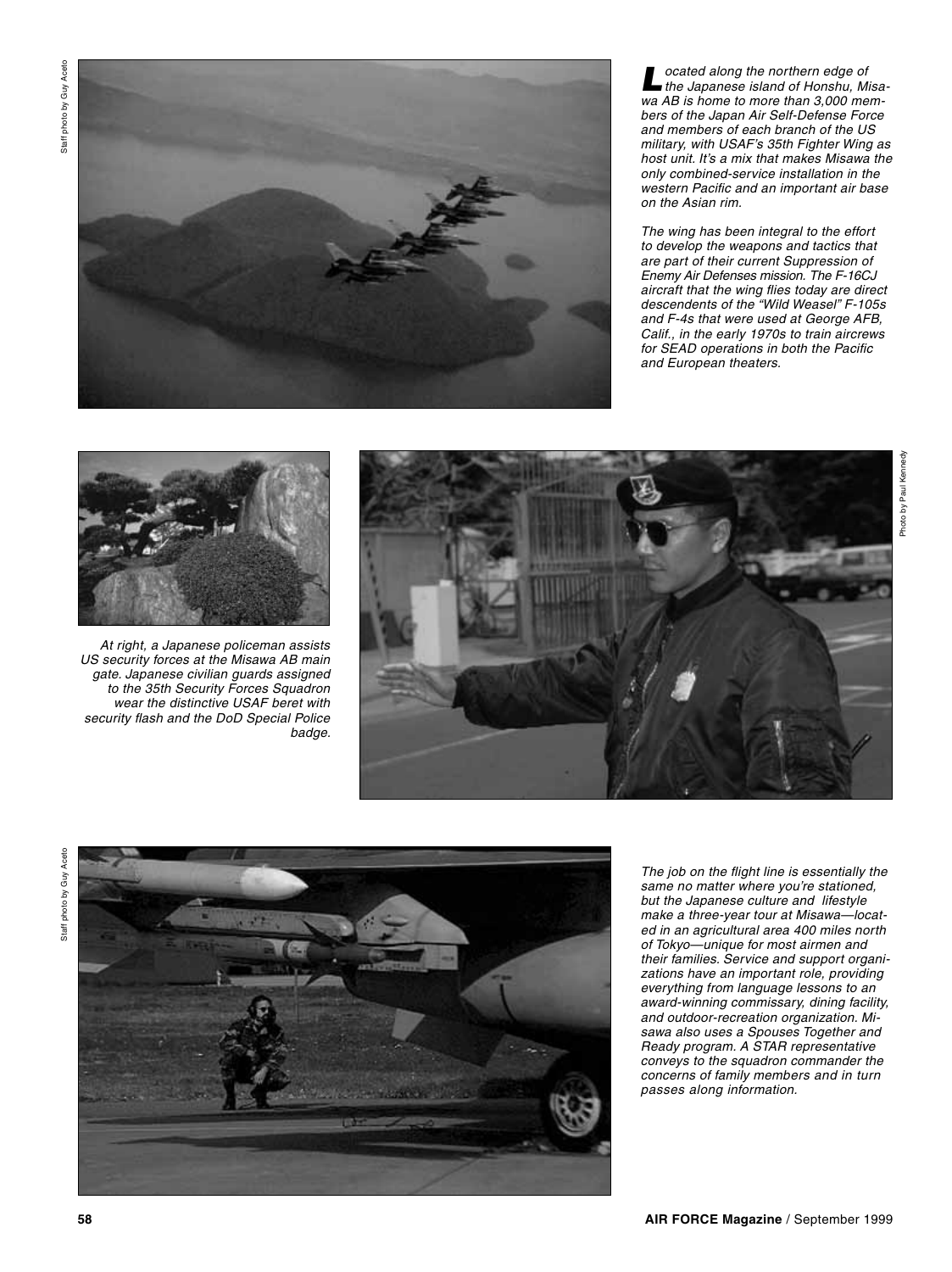





*The 35th Fighter Wing originally was activated at Johnson AB, Japan, in August 1948 and, under several subsequent designations, participated in the Korean War and the Vietnam War. The wing was briefly inactivated in July 1971, then activated as the 35th Tactical Fighter Wing at George AFB in October 1971. Wing units participated in Operation Desert Storm in 1991.*



*The next year, with the closure of George AFB, the wing once again was inactivated for a short time. It was reborn in May 1993 as the 35th Wing at NAS Keflavik, Iceland, where members flew F-15s. In September 1994, the 35th inactivated once again, then a day later returned to Japan to activate as the 35th Fighter Wing at Misawa AB.*

*The 35th FW and JASDF units regularly participate in joint exercises like Cope North to enhance air operations. Whether training with local fire departments or using the capabilities of a Japanese E-3 Hawkeye airborne warning and control aircraft (left), Misawa's personnel demonstrate the value of an integrated force.*

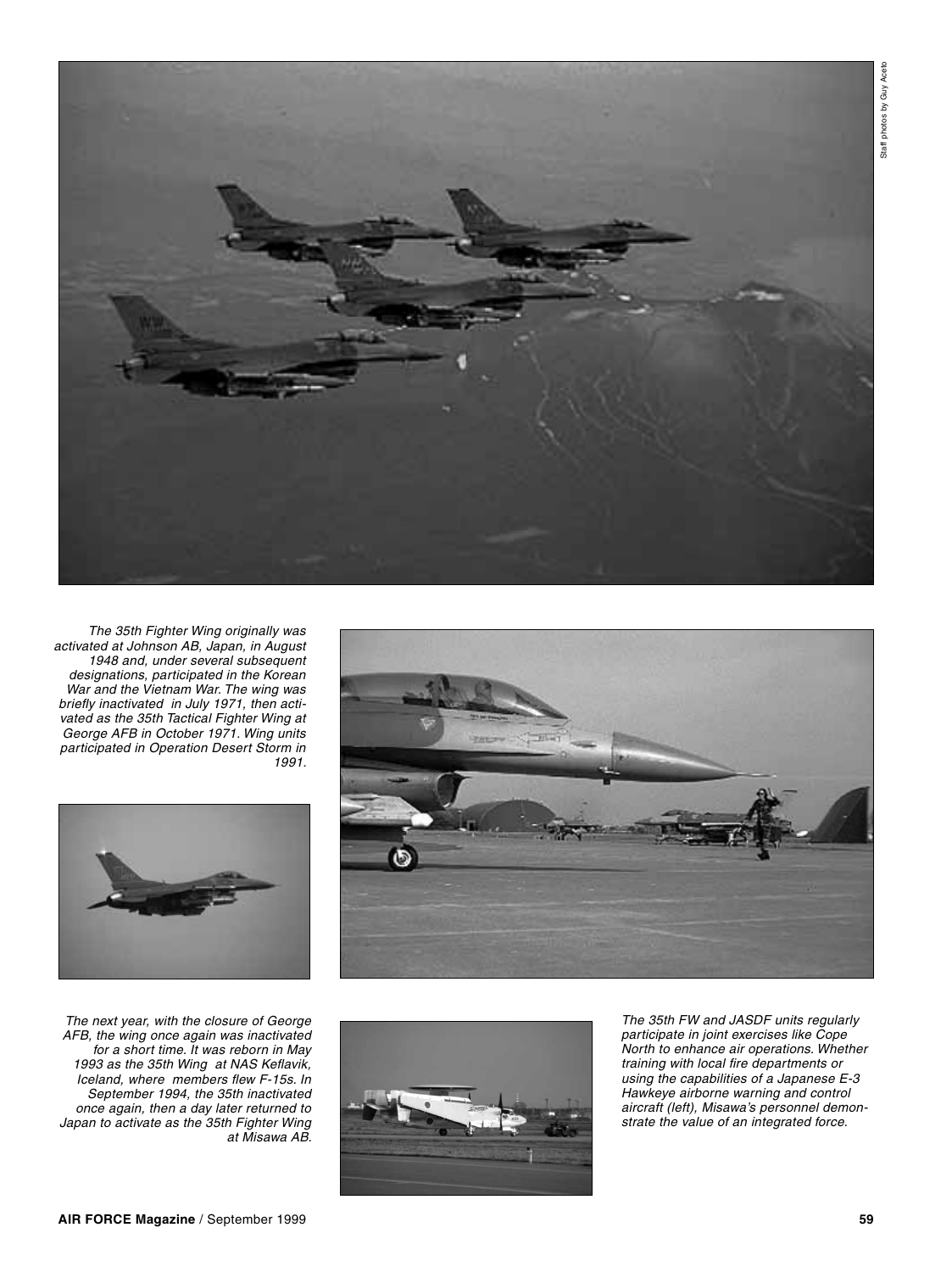

*At left, Capt.Valerie Tigno gives Dana McIntyre's son, Jackson, a checkup at Misawa's 25-bed medical facility.* 

*Besides accomplishing its daily medical care, the wing's medical group created the only USAF Class C laboratory licensed to process blood products. It also has DoD's only complete blood program, housing under one roof a donor center, transshipment center, and frozen blood depot. Additionally, the group has agreements with local medical facilities to provide diagnostic services, such as MRIs and CAT scans, for US personnel. This enables the unit to cut costs by about 30 percent while still providing necessary services to base personnel and their families.* 

*Because of frequent deployments on top of regular flying activities, the survival equipment personnel keep busy. At right, Amn. Torin W. Cutsinger, a survival equipment apprentice, makes some repairs. Below, winter in northern Japan means a heavier anti-exposure flying suit. Misawa averages about 10 feet of snow annually.*







*At left, A1C Scott A. Wold and SSgt. Dale E. Ludwig inspect an ejection seat's parachute and harness system. Regular and detailed inspection is important to make certain this equipment works as expected. The specialists in the survival equipment shop perform detail work that may go unnoticed—until an aircrew finds itself in an emergency.*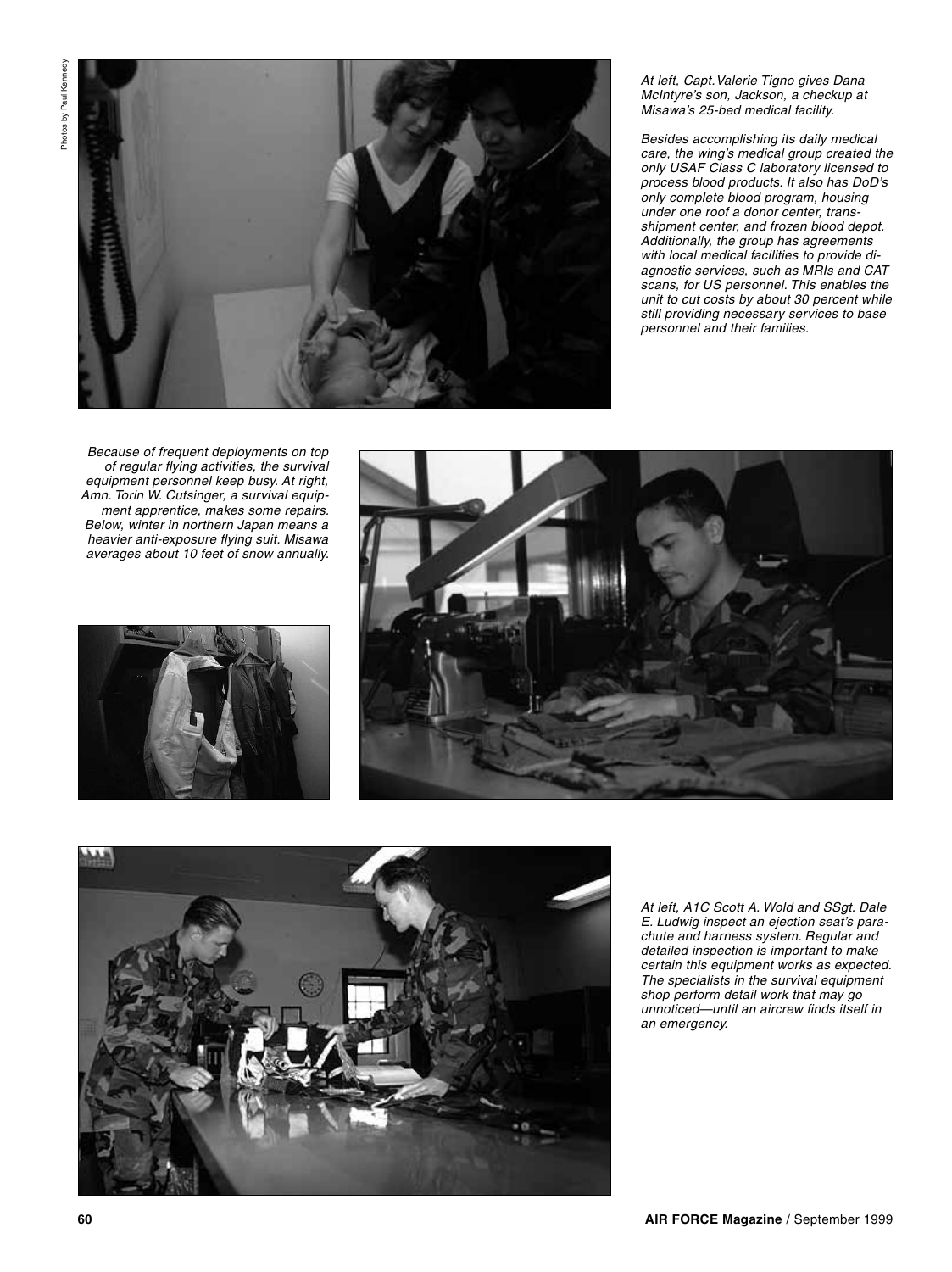

*The 35th Maintenance Squadron originally was expected to support just the F-16s at Misawa. Today, it provides intermediate level F-16 engine support for "Vipers" from Kunsan and Osan ABs, South Korea, as well. The squadron's "hush house" (at top) is the most modern facility around and is able to test the engines more thoroughly than the other bases.*



*Responsible for more than 150 F-16 engines from the three air bases, squadron personnel take from 18 to 36 days to overhaul an engine, and on any given day they have about 20 in various stages of repair. These skilled and meticulous maintainers disassemble the engines, making upgrades or replacing parts, reassemble the engines, and test them in the hush house.*





*Above, A1C Rachel Keenan works on one of the huge engines. At far left, A1C Charles Blessing starts an inspection of one of the sets of fan blades. At left, A1C Jennifer Denton finds the next tool she'll need to finish the day's work.*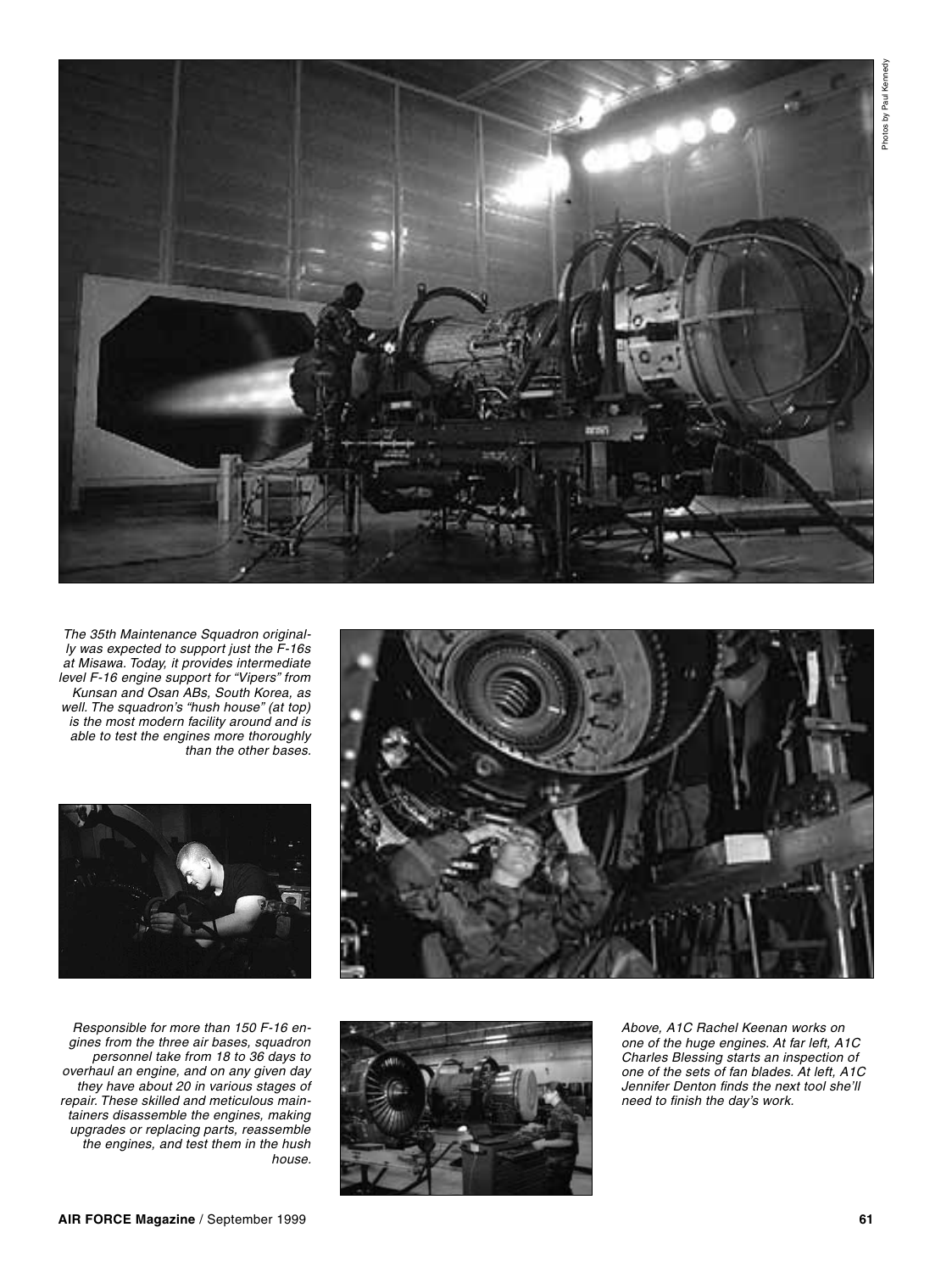Staff photos by Guy Aceto Staff photos by Guy Aceto



*An array of "golf balls" marks the Misawa Cryptologic Operations Center (left) and the 3rd Space Surveillance Squadron (below). An all-services operation, MCOC conducts information operations and supports the High-speed Anti-Radiation Missile targeting systems of the wing's F-16CJs. The 3rd SSS collects data to catalog and identify Earth–orbiting objects.*



*During a preflight mission briefing at the 13th Fighter Squadron, Capt. Steve Hickey points out where the next sortie will be headed. A number of instrumented ranges are available, including some on the Korean peninsula. Upgrades and realistic training help keep the teeth of the new Weasels sharp.* 





*The 35th FW is one of four fighter wings in USAF carrying out the Wild Weasel mission, and its SEAD expertise is much needed in today's hot spots. In March, eight F-16CJs and about 150 support people from the 14th FS and 35th Maintenance and Supply Squadrons deployed to Southwest Asia for Operation Southern Watch, enforcement of the no-fly zone over southern Iraq. It was the fourth time since 1996 that the wing had sent its jets into the Persian Gulf region. Because of the Balkan War, wing personnel stayed at Prince Sultan AB, Saudi Arabia, until June, when wing personnel from the 13th FS and 35th MXS traded places with them. At left is an F-16CJ, ready to go.*